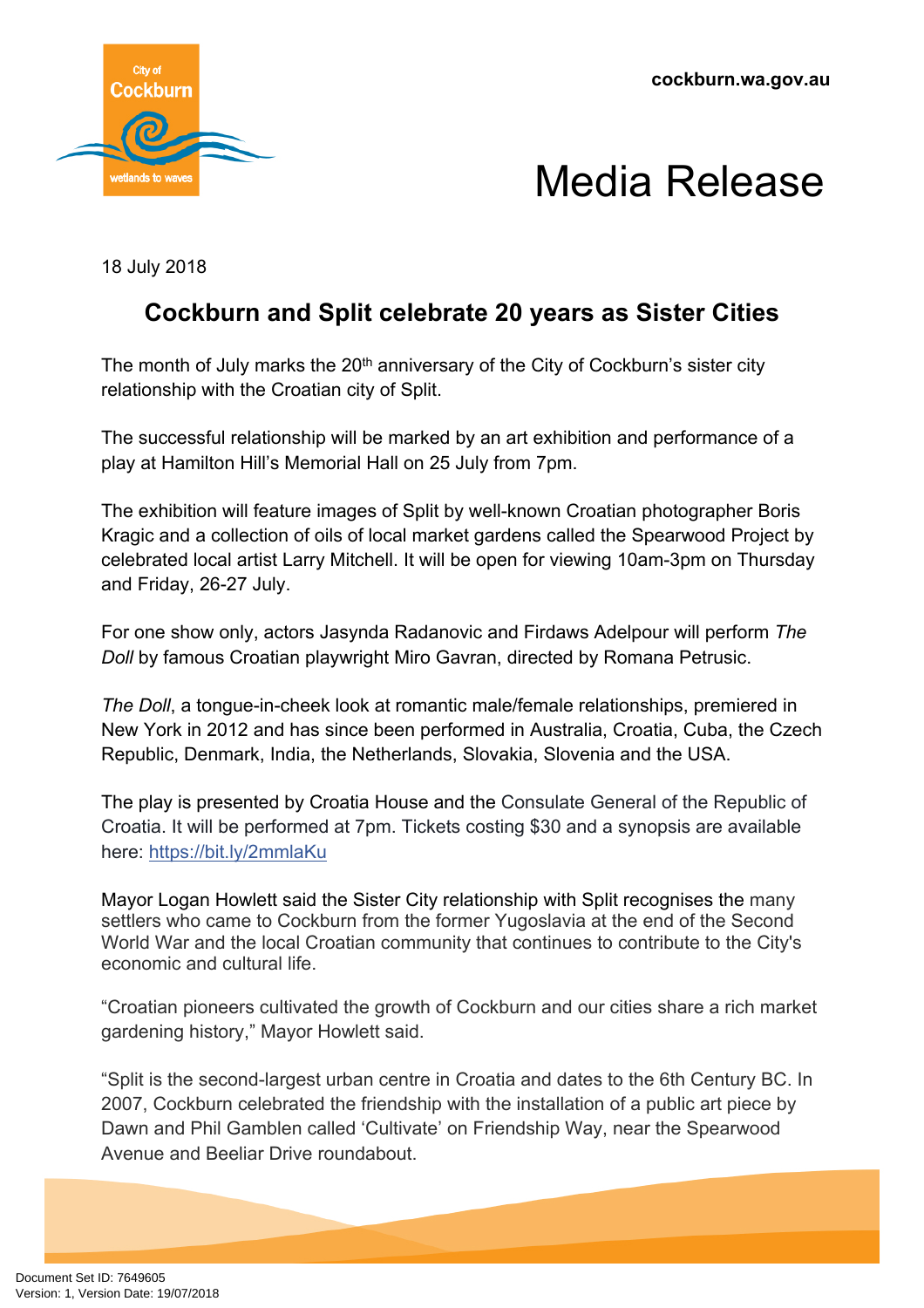



"The installation is marked by the traditional Croatian greeting, *Dobro Dosli,* which means good day.

"Three crowned leopards on brick and limestone columns overlooking the roundabout represent both the coat of arms of Ancient Roman Emperor Diocletion who founded Split and the centre piece of the modern Croatian Flag."

**Caption:** A photograph of the Old Town of Split by Boris Kragic blends with an oil painting of a Spearwood market garden by local artist Larry Mitchell.

ENDS

–––––––––